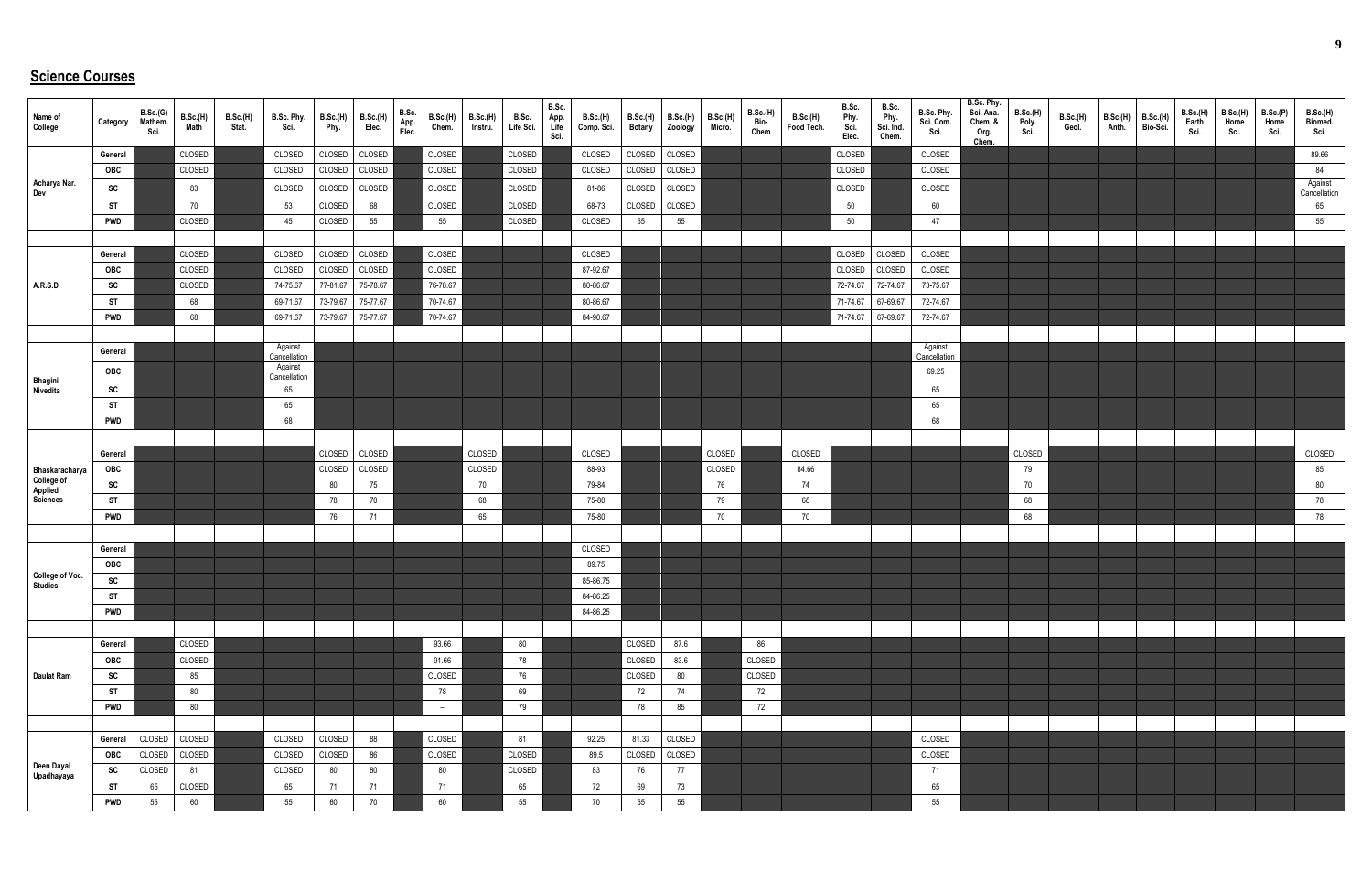| Name of<br>College | Category   | B.Sc.(G)<br>Mathem.<br>Sci. | B.Sc.(H)<br>Math | <b>B.Sc.(H)</b><br>Stat. | B.Sc. Phy.<br>Sci. | B.Sc.(H)<br>Phy. | B.Sc.(H)<br>Elec. | B.Sc.<br>App.<br>Elec. | B.Sc.(H)<br>Chem. | <b>B.Sc.(H)</b><br>Instru. | B.Sc.<br>Life Sci. | B.Sc.<br>App.<br>Life<br>Sci. | B.Sc.(H)<br>Comp. Sci. | B.Sc.(H)<br>Botany | B.Sc.(H)<br>Zoology | B.Sc.(H)<br>Micro.           | <b>B.Sc.(H)</b><br>Bio-<br>Chem | B.Sc.(H)<br>Food Tech. | B.Sc.<br>Phy.<br>Sci.<br>Elec. | B.Sc.<br>Phy.<br>Sci. Ind.<br>Chem. | B.Sc. Phy.<br>Sci. Com.<br>Sci. | B.Sc. Phy.<br>Sci. Ana.<br>Chem. &<br>Org.<br>Chem. | B.Sc.(H)<br>Poly.<br>Sci. | B.Sc.(H)<br>Geol. | B.Sc.(H)<br>Anth. | B.Sc.(H)<br>Bio-Sci. | B.Sc.(H)<br>Earth<br>Sci. | B.Sc.(H)<br>Home<br>Sci. | B.Sc.(P)<br>Home<br>Sci. | <b>B.Sc.(H)</b><br>Biomed.<br>Sci. |
|--------------------|------------|-----------------------------|------------------|--------------------------|--------------------|------------------|-------------------|------------------------|-------------------|----------------------------|--------------------|-------------------------------|------------------------|--------------------|---------------------|------------------------------|---------------------------------|------------------------|--------------------------------|-------------------------------------|---------------------------------|-----------------------------------------------------|---------------------------|-------------------|-------------------|----------------------|---------------------------|--------------------------|--------------------------|------------------------------------|
|                    |            |                             |                  |                          |                    |                  |                   |                        |                   |                            |                    |                               |                        |                    |                     |                              |                                 |                        |                                |                                     |                                 |                                                     |                           |                   |                   |                      |                           |                          |                          |                                    |
|                    | General    |                             | CLOSED           |                          | CLOSED             | CLOSED           |                   |                        | CLOSED            |                            | CLOSED             |                               |                        | 81.3               | 83.66               |                              | 82                              |                        |                                | CLOSED                              | CLOSED                          |                                                     |                           |                   |                   |                      |                           |                          |                          |                                    |
|                    | OBC        |                             | CLOSED           |                          | CLOSED             | CLOSED           |                   |                        | CLOSED            |                            | 73.66              |                               |                        | 77                 | 80                  |                              | 77.75                           |                        |                                | CLOSED                              | CLOSED                          |                                                     |                           |                   |                   |                      |                           |                          |                          |                                    |
| Deshbandhu         | SC         |                             | CLOSED           |                          | 64                 | CLOSED           |                   |                        | CLOSED            |                            | 70                 |                               |                        | 76                 | 76                  |                              | 73                              |                        |                                | 67.33                               | CLOSED                          |                                                     |                           |                   |                   |                      |                           |                          |                          |                                    |
|                    | <b>ST</b>  |                             | 69               |                          | 60                 | 76               |                   |                        | CLOSED            |                            | 68                 |                               |                        | 74                 | 72                  |                              | 72.5                            |                        |                                | 64.66                               | 64                              |                                                     |                           |                   |                   |                      |                           |                          |                          |                                    |
|                    | <b>PWD</b> |                             | 78               |                          | 72                 | 85               |                   |                        | 76                |                            | 68                 |                               |                        | 75                 | 75                  |                              | 75                              |                        |                                | 68.66                               | 65                              |                                                     |                           |                   |                   |                      |                           |                          |                          |                                    |
|                    |            |                             |                  |                          |                    |                  |                   |                        |                   |                            |                    |                               |                        |                    |                     |                              |                                 |                        |                                |                                     |                                 |                                                     |                           |                   |                   |                      |                           |                          |                          |                                    |
|                    | General    |                             | CLOSED           |                          | CLOSED             | CLOSED           |                   |                        | CLOSED            |                            | CLOSED             |                               |                        | CLOSED             | CLOSED              |                              |                                 |                        |                                |                                     | CLOSED                          |                                                     |                           |                   |                   |                      |                           |                          |                          |                                    |
|                    | OBC        |                             | CLOSED           |                          | CLOSED             | CLOSED           |                   |                        | CLOSED            |                            | CLOSED             |                               |                        | CLOSED             | CLOSED              |                              |                                 |                        |                                |                                     | CLOSED                          |                                                     |                           |                   |                   |                      |                           |                          |                          |                                    |
| Dyal Singh         | ${\sf sc}$ |                             | CLOSED           |                          | 65                 | CLOSED           |                   |                        | CLOSED            |                            | CLOSED             |                               |                        | 73.66              | CLOSED              |                              |                                 |                        |                                |                                     | CLOSED                          |                                                     |                           |                   |                   |                      |                           |                          |                          |                                    |
|                    | <b>ST</b>  |                             | CLOSED           |                          | 60                 | 67               |                   |                        | 70                |                            | 64                 |                               |                        | 73                 | 70                  |                              |                                 |                        |                                |                                     | 65                              |                                                     |                           |                   |                   |                      |                           |                          |                          |                                    |
|                    | <b>PWD</b> |                             | CLOSED           |                          | 45                 | 55               |                   |                        | 55                |                            | CLOSED             |                               |                        | 55                 | CLOSED              |                              |                                 |                        |                                |                                     | CLOSED                          |                                                     |                           |                   |                   |                      |                           |                          |                          |                                    |
|                    |            |                             |                  |                          |                    |                  |                   |                        |                   |                            |                    |                               |                        |                    |                     |                              |                                 |                        |                                |                                     |                                 |                                                     |                           |                   |                   |                      |                           |                          |                          |                                    |
|                    | General    |                             |                  |                          |                    |                  |                   |                        |                   |                            |                    |                               |                        |                    |                     |                              |                                 |                        |                                |                                     |                                 |                                                     |                           |                   |                   |                      |                           |                          |                          |                                    |
|                    | OBC        |                             |                  |                          |                    |                  |                   |                        |                   |                            |                    |                               |                        |                    |                     |                              |                                 |                        |                                |                                     |                                 |                                                     |                           |                   |                   |                      |                           |                          |                          |                                    |
| Gargi              | SC         |                             |                  |                          |                    |                  |                   |                        |                   |                            |                    |                               |                        |                    |                     | - INFORMATION NOT RECEIVED - |                                 |                        |                                |                                     |                                 |                                                     |                           |                   |                   |                      |                           |                          |                          |                                    |
|                    | <b>ST</b>  |                             |                  |                          |                    |                  |                   |                        |                   |                            |                    |                               |                        |                    |                     |                              |                                 |                        |                                |                                     |                                 |                                                     |                           |                   |                   |                      |                           |                          |                          |                                    |
|                    | <b>PWD</b> |                             |                  |                          |                    |                  |                   |                        |                   |                            |                    |                               |                        |                    |                     |                              |                                 |                        |                                |                                     |                                 |                                                     |                           |                   |                   |                      |                           |                          |                          |                                    |
|                    |            |                             |                  |                          |                    |                  |                   |                        |                   |                            |                    |                               |                        |                    |                     |                              |                                 |                        |                                |                                     |                                 |                                                     |                           |                   |                   |                      |                           |                          |                          |                                    |
|                    | General    |                             | 95.75            |                          | 88-89              | CLOSED           | CLOSED            |                        | CLOSED            |                            | 87                 |                               | 97-98                  | 89                 | CLOSED              |                              |                                 |                        |                                |                                     |                                 |                                                     |                           |                   | 81                |                      | 90-92                     |                          |                          |                                    |
|                    | OBC        |                             | CLOSED           |                          | 86-87              | CLOSED           | 93                |                        | CLOSED            |                            | 82                 |                               | 95-96                  | CLOSED             | 90                  |                              |                                 |                        |                                |                                     |                                 |                                                     |                           |                   | 80                |                      | CLOSED                    |                          |                          |                                    |
| Hans Raj           | SC         |                             | 87               |                          | 85-86              | CLOSED           | 88                |                        | 87.33             |                            | 80                 |                               | 93-94                  | 80                 | 87                  |                              |                                 |                        |                                |                                     |                                 |                                                     |                           |                   | 80                |                      | 82-84                     |                          |                          |                                    |
|                    | <b>ST</b>  |                             | 82               |                          | 75-76              | 82               | 84                |                        | 77                |                            | 78                 |                               | 90-91                  | 78                 | 80                  |                              |                                 |                        |                                |                                     |                                 |                                                     |                           |                   | 80                |                      | 81-83                     |                          |                          |                                    |
|                    | <b>PWD</b> |                             | 84               |                          | 85-86              | 87               | 87                |                        | 85.66             |                            | 79                 |                               | 90-91                  | 78                 | 80                  |                              |                                 |                        |                                |                                     |                                 |                                                     |                           |                   | 80                |                      | 85-87                     |                          |                          |                                    |
|                    |            |                             |                  |                          |                    |                  |                   |                        |                   |                            |                    |                               |                        |                    |                     |                              |                                 |                        |                                |                                     |                                 |                                                     |                           |                   |                   |                      |                           |                          |                          |                                    |
|                    | General    |                             | CLOSED           | 95.75-98                 | CLOSED             | 96.33            |                   |                        | CLOSED            |                            |                    |                               |                        | CLOSED             | 94.33               |                              |                                 |                        | CLOSED                         |                                     |                                 |                                                     |                           |                   |                   |                      |                           |                          |                          |                                    |
|                    | OBC        |                             | 94.75            | CLOSED                   | CLOSED             | CLOSED           |                   |                        | CLOSED            |                            |                    |                               |                        | 87                 | CLOSED              |                              |                                 |                        | CLOSED                         |                                     |                                 |                                                     |                           |                   |                   |                      |                           |                          |                          |                                    |
| Hindu              | SC         |                             | CLOSED           | 87                       | CLOSED             | CLOSED           |                   |                        | CLOSED            |                            |                    |                               |                        | 86                 | CLOSED              |                              |                                 |                        | 80                             |                                     |                                 |                                                     |                           |                   |                   |                      |                           |                          |                          |                                    |
|                    | ST         |                             | CLOSED           | 85                       | CLOSED             | CLOSED           |                   |                        | CLOSED            |                            |                    |                               |                        | 85                 | 84                  |                              |                                 |                        | 73                             |                                     |                                 |                                                     |                           |                   |                   |                      |                           |                          |                          |                                    |
|                    | <b>PWD</b> |                             | CLOSED           | 89                       | 73                 | CLOSED           |                   |                        | CLOSED            |                            |                    |                               |                        | CLOSED             | 83                  |                              |                                 |                        | 75                             |                                     |                                 |                                                     |                           |                   |                   |                      |                           |                          |                          |                                    |
|                    |            |                             |                  |                          |                    |                  |                   |                        |                   |                            |                    |                               |                        |                    |                     |                              |                                 |                        |                                |                                     |                                 |                                                     |                           |                   |                   |                      |                           |                          |                          |                                    |
|                    | General    |                             | CLOSED           |                          |                    |                  |                   |                        |                   |                            |                    |                               | CLOSED                 |                    |                     |                              |                                 |                        |                                |                                     |                                 |                                                     |                           |                   |                   |                      |                           |                          |                          |                                    |
|                    | OBC        |                             | CLOSED           |                          |                    |                  |                   |                        |                   |                            |                    |                               | 87-92                  |                    |                     |                              |                                 |                        |                                |                                     |                                 |                                                     |                           |                   |                   |                      |                           |                          |                          |                                    |
| I.P. College       | SC         |                             | 80               |                          |                    |                  |                   |                        |                   |                            |                    |                               | 77-82                  |                    |                     |                              |                                 |                        |                                |                                     |                                 |                                                     |                           |                   |                   |                      |                           |                          |                          |                                    |
|                    | <b>ST</b>  |                             | 79               |                          |                    |                  |                   |                        |                   |                            |                    |                               | 75-80                  |                    |                     |                              |                                 |                        |                                |                                     |                                 |                                                     |                           |                   |                   |                      |                           |                          |                          |                                    |
|                    | <b>PWD</b> |                             | 85               |                          |                    |                  |                   |                        |                   |                            |                    |                               | 85-90                  |                    |                     |                              |                                 |                        |                                |                                     |                                 |                                                     |                           |                   |                   |                      |                           |                          |                          |                                    |
|                    |            |                             |                  |                          |                    |                  |                   |                        |                   |                            |                    |                               |                        |                    |                     |                              |                                 |                        |                                |                                     |                                 |                                                     |                           |                   |                   |                      |                           |                          |                          |                                    |
|                    |            |                             |                  |                          |                    |                  |                   |                        |                   |                            |                    |                               |                        |                    |                     |                              |                                 |                        |                                |                                     |                                 |                                                     |                           |                   |                   |                      |                           |                          |                          |                                    |
|                    | General    |                             |                  |                          |                    |                  |                   |                        |                   |                            |                    |                               |                        |                    |                     |                              |                                 |                        |                                |                                     |                                 |                                                     |                           |                   |                   |                      |                           |                          |                          |                                    |
| Institute of       | <b>OBC</b> |                             |                  |                          |                    |                  |                   |                        |                   |                            |                    |                               |                        |                    |                     |                              |                                 |                        |                                |                                     |                                 |                                                     |                           |                   |                   |                      |                           |                          |                          |                                    |
| Home<br>Economics  | SC         |                             |                  |                          |                    |                  |                   |                        |                   |                            |                    |                               |                        |                    |                     | - INFORMATION NOT RECEIVED-  |                                 |                        |                                |                                     |                                 |                                                     |                           |                   |                   |                      |                           |                          |                          |                                    |
|                    | ST         |                             |                  |                          |                    |                  |                   |                        |                   |                            |                    |                               |                        |                    |                     |                              |                                 |                        |                                |                                     |                                 |                                                     |                           |                   |                   |                      |                           |                          |                          |                                    |
|                    | <b>PWD</b> |                             |                  |                          |                    |                  |                   |                        |                   |                            |                    |                               |                        |                    |                     |                              |                                 |                        |                                |                                     |                                 |                                                     |                           |                   |                   |                      |                           |                          |                          |                                    |
|                    |            |                             |                  |                          |                    |                  |                   |                        |                   |                            |                    |                               |                        |                    |                     |                              |                                 |                        |                                |                                     |                                 |                                                     |                           |                   |                   |                      |                           |                          |                          |                                    |
|                    |            |                             |                  |                          |                    |                  |                   |                        |                   |                            |                    |                               |                        |                    |                     |                              |                                 |                        |                                |                                     |                                 |                                                     |                           |                   |                   |                      |                           |                          |                          |                                    |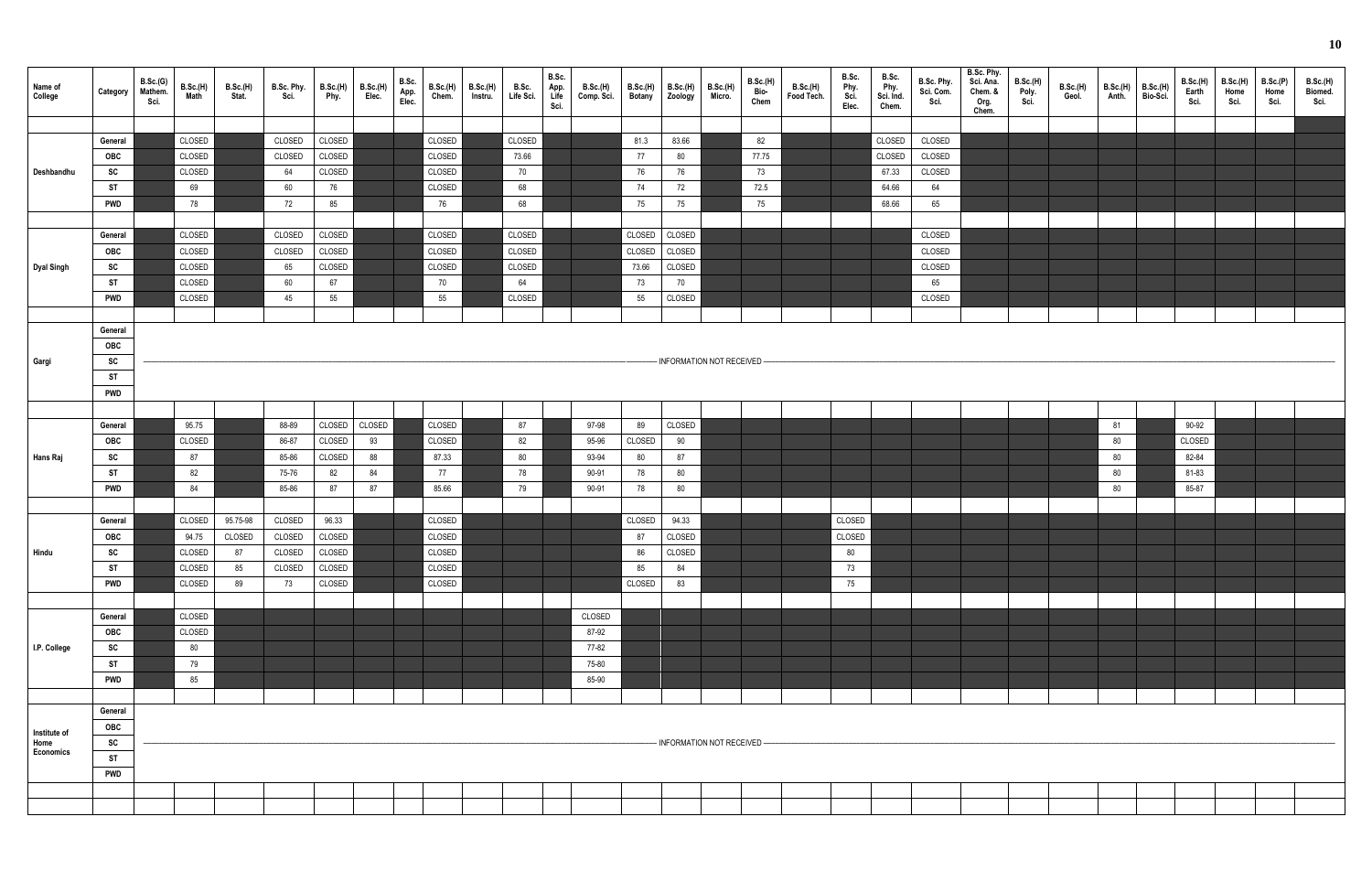| Name of<br>College      | Category   | B.Sc.(G)<br>Mathem.<br>Sci. | B.Sc.(H)<br>Math | <b>B.Sc.(H)</b><br>Stat. | B.Sc. Phy.<br>Sci. | B.Sc.(H)<br>Phy. | <b>B.Sc.(H)</b><br>Elec. | B.Sc.<br>App.<br>Elec. | B.Sc.(H)<br>Chem. | <b>B.Sc.(H)</b><br>Instru. | B.Sc.<br>Life Sci. | B.Sc.<br>App.<br>Life<br>Sci. | B.Sc.(H)<br>Comp. Sci. | <b>B.Sc.(H)</b><br><b>Botany</b> | B.Sc.(H)<br>Zoology | B.Sc.(H)<br>Micro. | <b>B.Sc.(H)</b><br>Bio-<br>Chem | B.Sc.(H)<br>Food Tech. | B.Sc.<br>Phy.<br>Sci.<br>Elec. | B.Sc.<br>Phy.<br>Sci. Ind.<br>Chem. | B.Sc. Phy.<br>Sci. Com.<br>Sci. | B.Sc. Phy.<br>Sci. Ana.<br>Chem. &<br>Org.<br>Chem. | <b>B.Sc.(H)</b><br>Poly.<br>Sci. | B.Sc.(H)<br>Geol. | B.Sc.(H)<br>Anth. | B.Sc.(H)<br>Bio-Sci. | B.Sc.(H)<br>Earth<br>Sci. | <b>B.Sc.(H)</b><br>Home<br>Sci. | <b>B.Sc.(P)</b><br>Home<br>Sci. | B.Sc.(H)<br>Biomed.<br>Sci. |
|-------------------------|------------|-----------------------------|------------------|--------------------------|--------------------|------------------|--------------------------|------------------------|-------------------|----------------------------|--------------------|-------------------------------|------------------------|----------------------------------|---------------------|--------------------|---------------------------------|------------------------|--------------------------------|-------------------------------------|---------------------------------|-----------------------------------------------------|----------------------------------|-------------------|-------------------|----------------------|---------------------------|---------------------------------|---------------------------------|-----------------------------|
|                         |            |                             |                  |                          |                    |                  |                          |                        |                   |                            |                    |                               |                        |                                  |                     |                    |                                 |                        |                                |                                     |                                 |                                                     |                                  |                   |                   |                      |                           |                                 |                                 |                             |
|                         | General    |                             | CLOSED           |                          |                    |                  |                          |                        |                   |                            |                    |                               |                        |                                  |                     |                    |                                 |                        |                                |                                     |                                 |                                                     |                                  |                   |                   |                      |                           |                                 |                                 |                             |
|                         | OBC        |                             | CLOSED           |                          |                    |                  |                          |                        |                   |                            |                    |                               |                        |                                  |                     |                    |                                 |                        |                                |                                     |                                 |                                                     |                                  |                   |                   |                      |                           |                                 |                                 |                             |
| Janki Devi<br>Memorial  | SC         |                             | CLOSED           |                          |                    |                  |                          |                        |                   |                            |                    |                               |                        |                                  |                     |                    |                                 |                        |                                |                                     |                                 |                                                     |                                  |                   |                   |                      |                           |                                 |                                 |                             |
|                         | <b>ST</b>  |                             | 71               |                          |                    |                  |                          |                        |                   |                            |                    |                               |                        |                                  |                     |                    |                                 |                        |                                |                                     |                                 |                                                     |                                  |                   |                   |                      |                           |                                 |                                 |                             |
|                         | <b>PWD</b> |                             | 71               |                          |                    |                  |                          |                        |                   |                            |                    |                               |                        |                                  |                     |                    |                                 |                        |                                |                                     |                                 |                                                     |                                  |                   |                   |                      |                           |                                 |                                 |                             |
|                         |            |                             |                  |                          |                    |                  |                          |                        |                   |                            |                    |                               |                        |                                  |                     |                    |                                 |                        |                                |                                     |                                 |                                                     |                                  |                   |                   |                      |                           |                                 |                                 |                             |
|                         | General    |                             | 89.75            |                          | CLOSED             | CLOSED           |                          |                        |                   |                            | CLOSED             |                               | CLOSED                 |                                  |                     |                    |                                 |                        |                                |                                     |                                 |                                                     |                                  |                   |                   |                      |                           |                                 |                                 |                             |
|                         | OBC        |                             | CLOSED           |                          | CLOSED             | CLOSED           |                          |                        |                   |                            | CLOSED             |                               | CLOSED                 |                                  |                     |                    |                                 |                        |                                |                                     |                                 |                                                     |                                  |                   |                   |                      |                           |                                 |                                 |                             |
| Kalindi                 | SC         |                             | 75               |                          | 64                 | 73               |                          |                        |                   |                            | CLOSED             |                               | 72-77                  |                                  |                     |                    |                                 |                        |                                |                                     |                                 |                                                     |                                  |                   |                   |                      |                           |                                 |                                 |                             |
|                         | <b>ST</b>  |                             | 70               |                          | 61                 | 70               |                          |                        |                   |                            | 68                 |                               | 71-76                  |                                  |                     |                    |                                 |                        |                                |                                     |                                 |                                                     |                                  |                   |                   |                      |                           |                                 |                                 |                             |
|                         | <b>PWD</b> |                             | 70               |                          | 61                 | 70               |                          |                        |                   |                            | CLOSED             |                               | 74-79                  |                                  |                     |                    |                                 |                        |                                |                                     |                                 |                                                     |                                  |                   |                   |                      |                           |                                 |                                 |                             |
|                         |            |                             |                  |                          |                    |                  |                          |                        |                   |                            |                    |                               |                        |                                  |                     |                    |                                 |                        |                                |                                     |                                 |                                                     |                                  |                   |                   |                      |                           |                                 |                                 |                             |
|                         | General    |                             | CLOSED           |                          |                    |                  |                          |                        |                   |                            |                    |                               |                        |                                  |                     |                    |                                 |                        |                                |                                     |                                 |                                                     |                                  |                   |                   |                      |                           |                                 |                                 |                             |
|                         | OBC        |                             | CLOSED           |                          |                    |                  |                          |                        |                   |                            |                    |                               |                        |                                  |                     |                    |                                 |                        |                                |                                     |                                 |                                                     |                                  |                   |                   |                      |                           |                                 |                                 |                             |
| Kamala Nehru            | SC         |                             | 83               |                          |                    |                  |                          |                        |                   |                            |                    |                               |                        |                                  |                     |                    |                                 |                        |                                |                                     |                                 |                                                     |                                  |                   |                   |                      |                           |                                 |                                 |                             |
|                         |            |                             |                  |                          |                    |                  |                          |                        |                   |                            |                    |                               |                        |                                  |                     |                    |                                 |                        |                                |                                     |                                 |                                                     |                                  |                   |                   |                      |                           |                                 |                                 |                             |
|                         | <b>ST</b>  |                             | 83               |                          |                    |                  |                          |                        |                   |                            |                    |                               |                        |                                  |                     |                    |                                 |                        |                                |                                     |                                 |                                                     |                                  |                   |                   |                      |                           |                                 |                                 |                             |
|                         | <b>PWD</b> |                             | 82               |                          |                    |                  |                          |                        |                   |                            |                    |                               |                        |                                  |                     |                    |                                 |                        |                                |                                     |                                 |                                                     |                                  |                   |                   |                      |                           |                                 |                                 |                             |
|                         |            |                             |                  |                          |                    |                  |                          |                        |                   |                            |                    |                               |                        |                                  |                     |                    |                                 |                        |                                |                                     |                                 |                                                     |                                  |                   |                   |                      |                           |                                 |                                 |                             |
|                         | General    | CLOSED                      | CLOSED           |                          |                    | CLOSED           | CLOSED                   |                        |                   |                            |                    |                               | CLOSED                 |                                  |                     |                    |                                 |                        |                                |                                     | CLOSED                          |                                                     |                                  |                   |                   |                      |                           |                                 |                                 |                             |
|                         | OBC        | CLOSED                      | CLOSED           |                          |                    | CLOSED           | CLOSED                   |                        |                   |                            |                    |                               | CLOSED                 |                                  |                     |                    |                                 |                        |                                |                                     | CLOSED                          |                                                     |                                  |                   |                   |                      |                           |                                 |                                 |                             |
| Keshav<br>Mahavidyalaya | SC         | CLOSED                      | CLOSED           |                          |                    | CLOSED           | CLOSED                   |                        |                   |                            |                    |                               | CLOSED                 |                                  |                     |                    |                                 |                        |                                |                                     | CLOSED                          |                                                     |                                  |                   |                   |                      |                           |                                 |                                 |                             |
|                         | <b>ST</b>  | CLOSED                      | CLOSED           |                          |                    | CLOSED           | CLOSED                   |                        |                   |                            |                    |                               | 58-63                  |                                  |                     |                    |                                 |                        |                                |                                     | 50                              |                                                     |                                  |                   |                   |                      |                           |                                 |                                 |                             |
|                         | <b>PWD</b> | 55                          | 62               |                          |                    | CLOSED           | CLOSED                   |                        |                   |                            |                    |                               | 57-62                  |                                  |                     |                    |                                 |                        |                                |                                     | CLOSED                          |                                                     |                                  |                   |                   |                      |                           |                                 |                                 |                             |
|                         |            |                             |                  |                          |                    |                  |                          |                        |                   |                            |                    |                               |                        |                                  |                     |                    |                                 |                        |                                |                                     |                                 |                                                     |                                  |                   |                   |                      |                           |                                 |                                 |                             |
|                         | General    |                             | 95-95.25         | CLOSED                   | 85.33-85.5         | CLOSED           |                          |                        | CLOSED            |                            | CLOSED             |                               |                        | CLOSED                           | CLOSED              |                    |                                 |                        |                                |                                     | CLOSED                          | CLOSED                                              |                                  |                   |                   |                      |                           |                                 |                                 |                             |
|                         | <b>OBC</b> |                             |                  | CLOSED CLOSED CLOSED     |                    | CLOSED           |                          |                        | CLOSED            |                            | CLOSED             |                               |                        |                                  | CLOSED CLOSED       |                    |                                 |                        |                                |                                     | CLOSED CLOSED                   |                                                     |                                  |                   |                   |                      |                           |                                 |                                 |                             |
| Kirori Mal              | SC         |                             | CLOSED           | CLOSED                   | CLOSED             | CLOSED           |                          |                        | CLOSED            |                            | 73-75              |                               |                        |                                  | CLOSED CLOSED       |                    |                                 |                        |                                |                                     | 76.2-76.5                       | CLOSED                                              |                                  |                   |                   |                      |                           |                                 |                                 |                             |
|                         | <b>ST</b>  |                             | 84-85            | 76-78                    | 55.33-56           | 75-77            |                          |                        | 75-76             |                            | CLOSED             |                               |                        |                                  | CLOSED CLOSED       |                    |                                 |                        |                                |                                     | 72.66-73                        | CLOSED                                              |                                  |                   |                   |                      |                           |                                 |                                 |                             |
|                         | <b>PWD</b> |                             | 80-84            | 84-86                    | 73-75              | 74-77            |                          |                        | 75-76             |                            | 64-66              |                               |                        |                                  | 66-67.99 81-81.9    |                    |                                 |                        |                                |                                     | 77-78                           | 56-57                                               |                                  |                   |                   |                      |                           |                                 |                                 |                             |
|                         |            |                             |                  |                          |                    |                  |                          |                        |                   |                            |                    |                               |                        |                                  |                     |                    |                                 |                        |                                |                                     |                                 |                                                     |                                  |                   |                   |                      |                           |                                 |                                 |                             |
|                         | General    |                             | CLOSED           | CLOSED                   |                    |                  |                          |                        |                   |                            |                    |                               |                        |                                  |                     |                    |                                 |                        |                                |                                     |                                 |                                                     |                                  |                   |                   |                      |                           |                                 |                                 |                             |
|                         | OBC        |                             | 90.75            | 86.75                    |                    |                  |                          |                        |                   |                            |                    |                               |                        |                                  |                     |                    |                                 |                        |                                |                                     |                                 |                                                     |                                  |                   |                   |                      |                           |                                 |                                 |                             |
|                         | SC         |                             | 79.25            | CLOSED                   |                    |                  |                          |                        |                   |                            |                    |                               |                        |                                  |                     |                    |                                 |                        |                                |                                     |                                 |                                                     |                                  |                   |                   |                      |                           |                                 |                                 |                             |
| Lady Shri Ram           | ST         |                             | 66.75            | 70.25                    |                    |                  |                          |                        |                   |                            |                    |                               |                        |                                  |                     |                    |                                 |                        |                                |                                     |                                 |                                                     |                                  |                   |                   |                      |                           |                                 |                                 |                             |
|                         |            |                             | Contact          | Contact                  |                    |                  |                          |                        |                   |                            |                    |                               |                        |                                  |                     |                    |                                 |                        |                                |                                     |                                 |                                                     |                                  |                   |                   |                      |                           |                                 |                                 |                             |
|                         | <b>PWD</b> |                             | College          | College                  |                    |                  |                          |                        |                   |                            |                    |                               |                        |                                  |                     |                    |                                 |                        |                                |                                     |                                 |                                                     |                                  |                   |                   |                      |                           |                                 |                                 |                             |
|                         |            |                             |                  |                          |                    |                  |                          |                        |                   |                            |                    |                               |                        |                                  |                     |                    |                                 |                        |                                |                                     |                                 |                                                     |                                  |                   |                   |                      |                           |                                 |                                 |                             |
|                         | General    |                             | CLOSED           |                          |                    |                  |                          |                        |                   |                            |                    |                               |                        |                                  |                     |                    |                                 |                        |                                |                                     |                                 |                                                     |                                  |                   |                   |                      |                           |                                 |                                 |                             |
|                         | OBC        |                             | CLOSED           |                          |                    |                  |                          |                        |                   |                            |                    |                               |                        |                                  |                     |                    |                                 |                        |                                |                                     |                                 |                                                     |                                  |                   |                   |                      |                           |                                 |                                 |                             |
| Lakshmi Bai             | SC         |                             | CLOSED           |                          |                    |                  |                          |                        |                   |                            |                    |                               |                        |                                  |                     |                    |                                 |                        |                                |                                     |                                 |                                                     |                                  |                   |                   |                      |                           |                                 |                                 |                             |
|                         | <b>ST</b>  |                             | 65               |                          |                    |                  |                          |                        |                   |                            |                    |                               |                        |                                  |                     |                    |                                 |                        |                                |                                     |                                 |                                                     |                                  |                   |                   |                      |                           |                                 |                                 |                             |
|                         | <b>PWD</b> |                             | 65               |                          |                    |                  |                          |                        |                   |                            |                    |                               |                        |                                  |                     |                    |                                 |                        |                                |                                     |                                 |                                                     |                                  |                   |                   |                      |                           |                                 |                                 |                             |
|                         |            |                             |                  |                          |                    |                  |                          |                        |                   |                            |                    |                               |                        |                                  |                     |                    |                                 |                        |                                |                                     |                                 |                                                     |                                  |                   |                   |                      |                           |                                 |                                 |                             |
|                         |            |                             |                  |                          |                    |                  |                          |                        |                   |                            |                    |                               |                        |                                  |                     |                    |                                 |                        |                                |                                     |                                 |                                                     |                                  |                   |                   |                      |                           |                                 |                                 |                             |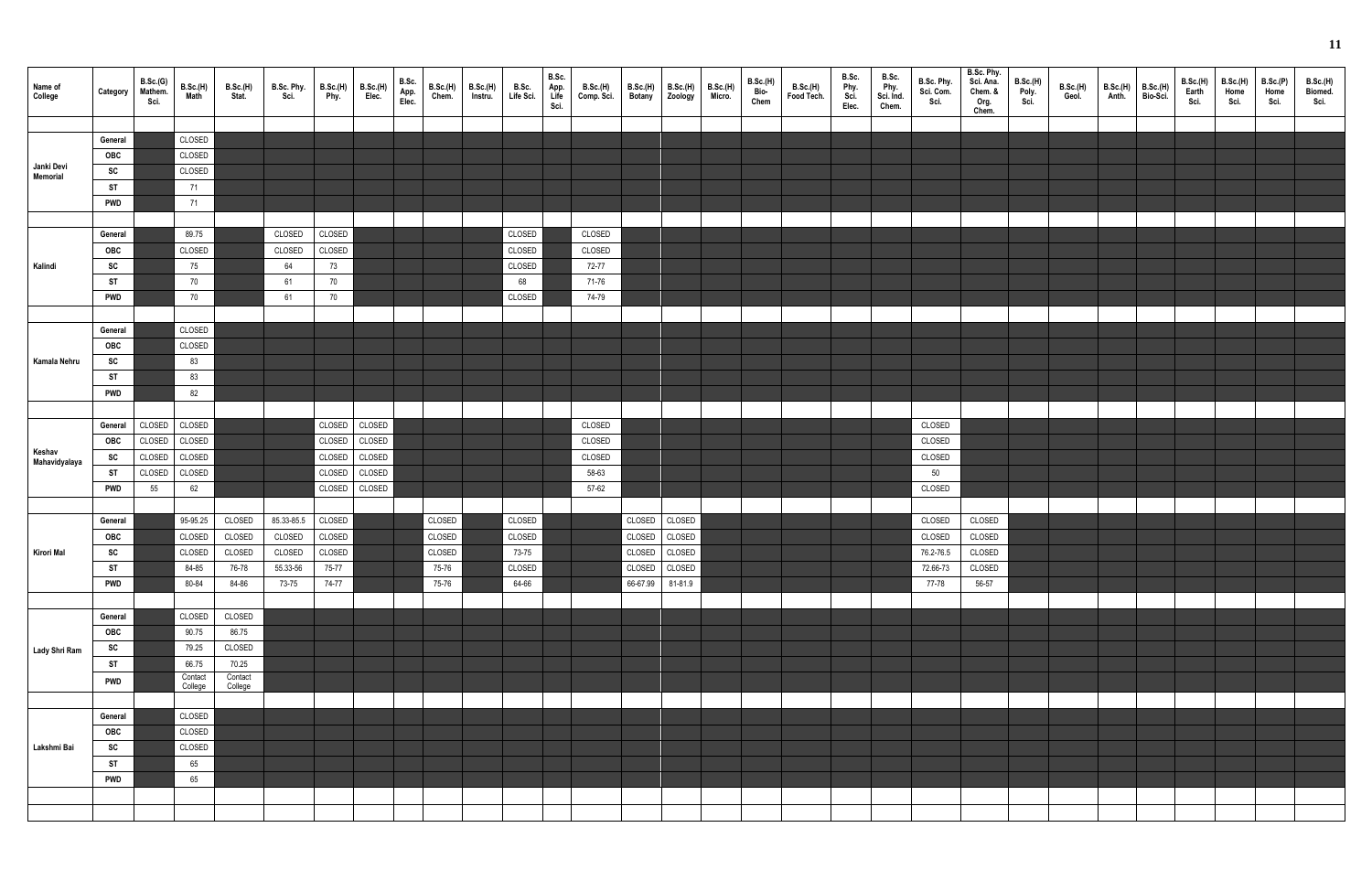| Name of<br>College | Category   | B.Sc.(G)<br>Mathem.<br>Sci. | B.Sc.(H)<br>Math         | <b>B.Sc.(H)</b><br>Stat. | B.Sc. Phy.<br>Sci. | B.Sc.(H)<br>Phy. | B.Sc.(H)<br>Elec. | B.Sc.<br>App.<br>Elec. | B.Sc.(H)<br>Chem. | B.Sc.(H)<br>Instru. | B.Sc.<br>Life Sci. | B.Sc.<br>App.<br>Life<br>Sci. | B.Sc.(H)<br>Comp. Sci. | <b>B.Sc.(H)</b><br><b>Botany</b> | B.Sc.(H)<br>Zoology | <b>B.Sc.(H)</b><br>Micro. | <b>B.Sc.(H)</b><br>Bio-<br>Chem | B.Sc.(H)<br>Food Tech. | B.Sc.<br>Phy.<br>Sci.<br>Elec. | B.Sc.<br>Phy.<br>Sci. Ind.<br>Chem. | B.Sc. Phy.<br>Sci. Com.<br>Sci. | B.Sc. Phy.<br>Sci. Ana.<br>Chem. &<br>Org.<br>Chem. | <b>B.Sc.(H)</b><br>Poly.<br>Sci. | <b>B.Sc.(H)</b><br>Geol. | B.Sc.(H)<br>Anth. | B.Sc.(H)<br>Bio-Sci. | B.Sc.(H)<br>Earth<br>Sci. | <b>B.Sc.(H)</b><br>Home<br>Sci. | B.Sc.(P)<br>Home<br>Sci.    | B.Sc.(H)<br>Biomed.<br>Sci. |
|--------------------|------------|-----------------------------|--------------------------|--------------------------|--------------------|------------------|-------------------|------------------------|-------------------|---------------------|--------------------|-------------------------------|------------------------|----------------------------------|---------------------|---------------------------|---------------------------------|------------------------|--------------------------------|-------------------------------------|---------------------------------|-----------------------------------------------------|----------------------------------|--------------------------|-------------------|----------------------|---------------------------|---------------------------------|-----------------------------|-----------------------------|
|                    |            |                             |                          |                          |                    |                  |                   |                        |                   |                     |                    |                               |                        |                                  |                     |                           |                                 |                        |                                |                                     |                                 |                                                     |                                  |                          |                   |                      |                           |                                 |                             |                             |
|                    | General    |                             |                          |                          |                    |                  |                   |                        |                   |                     |                    |                               |                        |                                  |                     |                           |                                 |                        |                                |                                     |                                 |                                                     |                                  |                          |                   |                      |                           | CLOSED                          | CLOSED                      |                             |
|                    | OBC        |                             |                          |                          |                    |                  |                   |                        |                   |                     |                    |                               |                        |                                  |                     |                           |                                 |                        |                                |                                     |                                 |                                                     |                                  |                          |                   |                      |                           | 68.25                           | 68.25                       |                             |
| <b>Lady Irwin</b>  | SC         |                             |                          |                          |                    |                  |                   |                        |                   |                     |                    |                               |                        |                                  |                     |                           |                                 |                        |                                |                                     |                                 |                                                     |                                  |                          |                   |                      |                           | 65                              | CLOSED                      |                             |
|                    | <b>ST</b>  |                             |                          |                          |                    |                  |                   |                        |                   |                     |                    |                               |                        |                                  |                     |                           |                                 |                        |                                |                                     |                                 |                                                     |                                  |                          |                   |                      |                           | $60\,$                          | 60                          |                             |
|                    | <b>PWD</b> |                             |                          |                          |                    |                  |                   |                        |                   |                     |                    |                               |                        |                                  |                     |                           |                                 |                        |                                |                                     |                                 |                                                     |                                  |                          |                   |                      |                           | <b>NIL</b>                      | $\ensuremath{\mathsf{NIL}}$ |                             |
|                    |            |                             |                          |                          |                    |                  |                   |                        |                   |                     |                    |                               |                        |                                  |                     |                           |                                 |                        |                                |                                     |                                 |                                                     |                                  |                          |                   |                      |                           |                                 |                             |                             |
|                    | General    | CLOSED                      |                          |                          | CLOSED             |                  | CLOSED            |                        |                   |                     |                    |                               |                        |                                  |                     |                           |                                 |                        |                                |                                     | CLOSED                          |                                                     |                                  |                          |                   |                      |                           |                                 |                             |                             |
|                    | <b>OBC</b> | CLOSED                      |                          |                          | CLOSED             |                  | 84                |                        |                   |                     |                    |                               |                        |                                  |                     |                           |                                 |                        |                                |                                     | CLOSED                          |                                                     |                                  |                          |                   |                      |                           |                                 |                             |                             |
| Maharaja           | SC         | 72                          |                          |                          | 73                 |                  | 81                |                        |                   |                     |                    |                               |                        |                                  |                     |                           |                                 |                        |                                |                                     | 74                              |                                                     |                                  |                          |                   |                      |                           |                                 |                             |                             |
| Agrasen            | <b>ST</b>  | 71                          |                          |                          | 71                 |                  | 70                |                        |                   |                     |                    |                               |                        |                                  |                     |                           |                                 |                        |                                |                                     | 72                              |                                                     |                                  |                          |                   |                      |                           |                                 |                             |                             |
|                    | <b>PWD</b> | CLOSED                      |                          |                          |                    |                  | 70                |                        |                   |                     |                    |                               |                        |                                  |                     |                           |                                 |                        |                                |                                     | $72\,$                          |                                                     |                                  |                          |                   |                      |                           |                                 |                             |                             |
|                    |            |                             |                          |                          | $-$                |                  |                   |                        |                   |                     |                    |                               |                        |                                  |                     |                           |                                 |                        |                                |                                     |                                 |                                                     |                                  |                          |                   |                      |                           |                                 |                             |                             |
|                    |            |                             |                          |                          |                    |                  |                   |                        |                   |                     |                    |                               |                        |                                  |                     |                           |                                 |                        |                                |                                     |                                 |                                                     |                                  |                          |                   |                      |                           |                                 |                             |                             |
|                    | General    |                             | CLOSED                   |                          | WL                 | CLOSED           |                   |                        | CLOSED            |                     | WL                 |                               |                        | CLOSED                           | CLOSED              |                           |                                 |                        |                                |                                     | 83                              |                                                     |                                  |                          |                   |                      |                           |                                 |                             |                             |
|                    | OBC        |                             | CLOSED                   |                          | CLOSED             | CLOSED           |                   |                        | CLOSED            |                     | CLOSED             |                               |                        | CLOSED                           | CLOSED              |                           |                                 |                        |                                |                                     | CLOSED                          |                                                     |                                  |                          |                   |                      |                           |                                 |                             |                             |
| Maitreyi           | SC         |                             | 84                       |                          | 72                 | CLOSED           |                   |                        | 82.66             |                     | 70.66              |                               |                        | CLOSED                           | 79                  |                           |                                 |                        |                                |                                     | 72                              |                                                     |                                  |                          |                   |                      |                           |                                 |                             |                             |
|                    | <b>ST</b>  |                             | 84                       |                          | 72                 | 77               |                   |                        | 82.66             |                     | 70.66              |                               |                        | CLOSED                           | 79                  |                           |                                 |                        |                                |                                     | 72                              |                                                     |                                  |                          |                   |                      |                           |                                 |                             |                             |
|                    | <b>PWD</b> |                             | $\overline{\phantom{a}}$ |                          | $-$                | $-$              |                   |                        | $\sim$            |                     | $\overline{a}$     |                               |                        | $-$                              | $-$                 |                           |                                 |                        |                                |                                     | $-$                             |                                                     |                                  |                          |                   |                      |                           |                                 |                             |                             |
|                    |            |                             |                          |                          |                    |                  |                   |                        |                   |                     |                    |                               |                        |                                  |                     |                           |                                 |                        |                                |                                     |                                 |                                                     |                                  |                          |                   |                      |                           |                                 |                             |                             |
|                    | General    |                             | CLOSED                   |                          |                    |                  |                   |                        |                   |                     |                    |                               |                        |                                  |                     |                           |                                 |                        |                                |                                     |                                 |                                                     |                                  |                          |                   |                      |                           |                                 |                             |                             |
|                    | OBC        |                             | $\sim$                   |                          |                    |                  |                   |                        |                   |                     |                    |                               |                        |                                  |                     |                           |                                 |                        |                                |                                     |                                 |                                                     |                                  |                          |                   |                      |                           |                                 |                             |                             |
| Mata Sundri        | SC         |                             | 70                       |                          |                    |                  |                   |                        |                   |                     |                    |                               |                        |                                  |                     |                           |                                 |                        |                                |                                     |                                 |                                                     |                                  |                          |                   |                      |                           |                                 |                             |                             |
|                    | <b>ST</b>  |                             | 70                       |                          |                    |                  |                   |                        |                   |                     |                    |                               |                        |                                  |                     |                           |                                 |                        |                                |                                     |                                 |                                                     |                                  |                          |                   |                      |                           |                                 |                             |                             |
|                    | <b>PWD</b> |                             | 55                       |                          |                    |                  |                   |                        |                   |                     |                    |                               |                        |                                  |                     |                           |                                 |                        |                                |                                     |                                 |                                                     |                                  |                          |                   |                      |                           |                                 |                             |                             |
|                    |            |                             |                          |                          |                    |                  |                   |                        |                   |                     |                    |                               |                        |                                  |                     |                           |                                 |                        |                                |                                     |                                 |                                                     |                                  |                          |                   |                      |                           |                                 |                             |                             |
|                    | General    |                             | CLOSED                   |                          |                    | CLOSED           |                   |                        | CLOSED            |                     | 87                 |                               |                        | CLOSED                           | CLOSED              |                           |                                 |                        |                                |                                     | 89.33                           |                                                     |                                  |                          |                   |                      |                           |                                 |                             |                             |
|                    | OBC        |                             | CLOSED                   |                          |                    | CLOSED           |                   |                        | CLOSED            |                     | CLOSED             |                               |                        |                                  | CLOSED CLOSED       |                           |                                 |                        |                                |                                     | 84                              |                                                     |                                  |                          |                   |                      |                           |                                 |                             |                             |
|                    |            |                             |                          |                          |                    |                  |                   |                        |                   |                     |                    |                               |                        |                                  |                     |                           |                                 |                        |                                |                                     |                                 |                                                     |                                  |                          |                   |                      |                           |                                 |                             |                             |
| Miranda House      | SC         |                             | CLOSED                   |                          |                    | 79               |                   |                        | $80\,$            |                     | 73                 |                               |                        |                                  | CLOSED CLOSED       |                           |                                 |                        |                                |                                     | 78                              |                                                     |                                  |                          |                   |                      |                           |                                 |                             |                             |
|                    | <b>ST</b>  |                             | 80                       |                          |                    | 70               |                   |                        | 70                |                     | 74                 |                               |                        | CLOSED                           | CLOSED              |                           |                                 |                        |                                |                                     | 70                              |                                                     |                                  |                          |                   |                      |                           |                                 |                             |                             |
|                    | <b>PWD</b> |                             | CLOSED                   |                          |                    | CLOSED           |                   |                        | CLOSED            |                     | CLOSED             |                               |                        |                                  | CLOSED CLOSED       |                           |                                 |                        |                                |                                     | CLOSED                          |                                                     |                                  |                          |                   |                      |                           |                                 |                             |                             |
|                    |            |                             |                          |                          |                    |                  |                   |                        |                   |                     |                    |                               |                        |                                  |                     |                           |                                 |                        |                                |                                     |                                 |                                                     |                                  |                          |                   |                      |                           |                                 |                             |                             |
|                    | General    |                             | CLOSED                   |                          |                    | CLOSED           |                   |                        | CLOSED            |                     |                    |                               |                        |                                  |                     |                           |                                 |                        |                                |                                     | CLOSED                          | 83                                                  |                                  |                          |                   |                      |                           |                                 |                             |                             |
|                    | OBC        |                             | CLOSED                   |                          |                    | CLOSED           |                   |                        | CLOSED            |                     |                    |                               |                        |                                  |                     |                           |                                 |                        |                                |                                     | CLOSED                          | 80                                                  |                                  |                          |                   |                      |                           |                                 |                             |                             |
| Moti Lal Nehru     | SC         |                             | 80                       |                          |                    | CLOSED           |                   |                        | CLOSED            |                     |                    |                               |                        |                                  |                     |                           |                                 |                        |                                |                                     | 72                              | 72                                                  |                                  |                          |                   |                      |                           |                                 |                             |                             |
|                    | <b>ST</b>  |                             | 76                       |                          |                    | 79               |                   |                        | 76                |                     |                    |                               |                        |                                  |                     |                           |                                 |                        |                                |                                     | 72                              | 70                                                  |                                  |                          |                   |                      |                           |                                 |                             |                             |
|                    | <b>PWD</b> |                             | 76                       |                          |                    | 80               |                   |                        | CLOSED            |                     |                    |                               |                        |                                  |                     |                           |                                 |                        |                                |                                     | 72                              | 72                                                  |                                  |                          |                   |                      |                           |                                 |                             |                             |
|                    |            |                             |                          |                          |                    |                  |                   |                        |                   |                     |                    |                               |                        |                                  |                     |                           |                                 |                        |                                |                                     |                                 |                                                     |                                  |                          |                   |                      |                           |                                 |                             |                             |
|                    | General    | CLOSED                      | CLOSED                   | CLOSED                   |                    |                  |                   |                        |                   |                     |                    |                               | CLOSED                 |                                  |                     |                           |                                 |                        |                                |                                     |                                 |                                                     |                                  |                          |                   |                      |                           |                                 |                             |                             |
|                    | OBC        | CLOSED                      | CLOSED                   | CLOSED                   |                    |                  |                   |                        |                   |                     |                    |                               | CLOSED                 |                                  |                     |                           |                                 |                        |                                |                                     |                                 |                                                     |                                  |                          |                   |                      |                           |                                 |                             |                             |
| <b>P.G.D.A.V.</b>  | SC         | CLOSED                      | CLOSED                   | CLOSED                   |                    |                  |                   |                        |                   |                     |                    |                               | CLOSED                 |                                  |                     |                           |                                 |                        |                                |                                     |                                 |                                                     |                                  |                          |                   |                      |                           |                                 |                             |                             |
|                    | <b>ST</b>  | CLOSED                      | CLOSED                   | CLOSED                   |                    |                  |                   |                        |                   |                     |                    |                               | CLOSED                 |                                  |                     |                           |                                 |                        |                                |                                     |                                 |                                                     |                                  |                          |                   |                      |                           |                                 |                             |                             |
|                    | <b>PWD</b> | CLOSED                      | CLOSED                   | 50                       |                    |                  |                   |                        |                   |                     |                    |                               | CLOSED                 |                                  |                     |                           |                                 |                        |                                |                                     |                                 |                                                     |                                  |                          |                   |                      |                           |                                 |                             |                             |
|                    |            |                             |                          |                          |                    |                  |                   |                        |                   |                     |                    |                               |                        |                                  |                     |                           |                                 |                        |                                |                                     |                                 |                                                     |                                  |                          |                   |                      |                           |                                 |                             |                             |
|                    |            |                             |                          |                          |                    |                  |                   |                        |                   |                     |                    |                               |                        |                                  |                     |                           |                                 |                        |                                |                                     |                                 |                                                     |                                  |                          |                   |                      |                           |                                 |                             |                             |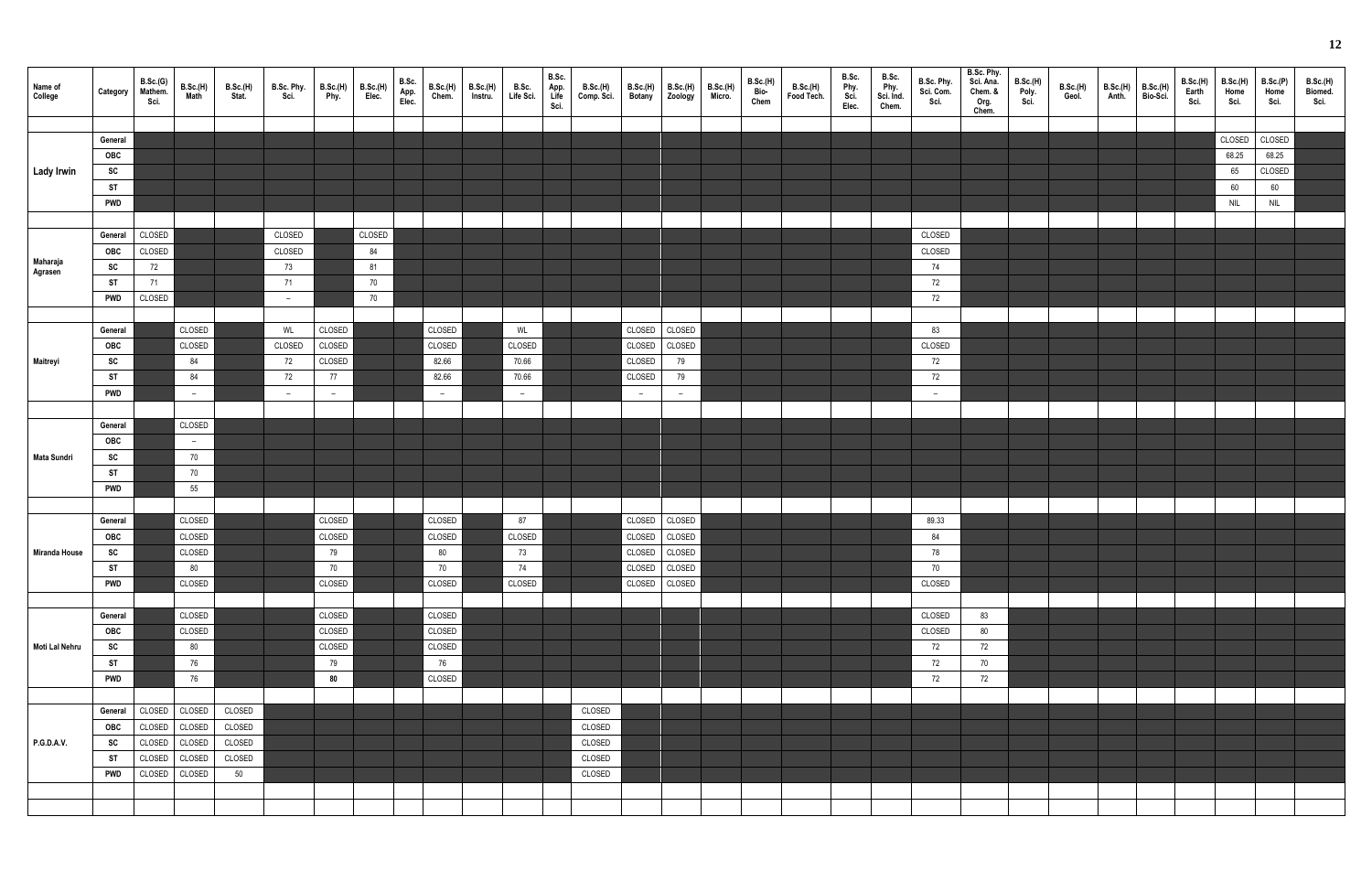| Name of<br>College                            | Category                | B.Sc.(G)<br>Mathem.<br>Sci. | B.Sc.(H)<br>Math         | <b>B.Sc.(H)</b><br>Stat. | B.Sc. Phy.<br>Sci. | B.Sc.(H)<br>Phy.         | B.Sc.(H)<br>Elec.        | B.Sc.<br>App.<br>Elec. | B.Sc.(H)<br>Chem. | <b>B.Sc.(H)</b><br>Instru. | B.Sc.<br>Life Sci. | B.Sc.<br>App.<br>Life<br>Sci. | B.Sc.(H)<br>Comp. Sci. | B.Sc.(H)<br>Botany | B.Sc.(H)<br>Zoology | B.Sc.(H)<br>Micro. | <b>B.Sc.(H)</b><br>Bio-<br>Chem | <b>B.Sc.(H)</b><br>Food Tech. | B.Sc.<br>Phy.<br>Sci.<br>Elec. | B.Sc.<br>Phy.<br>Sci. Ind.<br>Chem. | B.Sc. Phy.<br>Sci. Com.<br>Sci. | B.Sc. Phy.<br>Sci. Ana.<br>Chem. &<br>Org.<br>Chem. | B.Sc.(H)<br>Poly.<br>Sci. | B.Sc.(H)<br>Geol. | B.Sc.(H)<br>Anth. | B.Sc.(H)<br>Bio-Sci. | B.Sc.(H)<br>Earth<br>Sci. | B.Sc.(H)<br>Home<br>Sci. | B.Sc.(P)<br>Home<br>Sci. | B.Sc.(H)<br>Biomed.<br>Sci. |
|-----------------------------------------------|-------------------------|-----------------------------|--------------------------|--------------------------|--------------------|--------------------------|--------------------------|------------------------|-------------------|----------------------------|--------------------|-------------------------------|------------------------|--------------------|---------------------|--------------------|---------------------------------|-------------------------------|--------------------------------|-------------------------------------|---------------------------------|-----------------------------------------------------|---------------------------|-------------------|-------------------|----------------------|---------------------------|--------------------------|--------------------------|-----------------------------|
|                                               | General                 |                             | CLOSED                   |                          |                    |                          |                          |                        |                   |                            |                    |                               |                        |                    |                     |                    |                                 |                               |                                |                                     |                                 |                                                     |                           |                   |                   |                      |                           |                          |                          |                             |
|                                               | OBC                     |                             | CLOSED                   |                          |                    |                          |                          |                        |                   |                            |                    |                               |                        |                    |                     |                    |                                 |                               |                                |                                     |                                 |                                                     |                           |                   |                   |                      |                           |                          |                          |                             |
| P.G.D.A.V.(Eve.)                              | SC                      |                             | CLOSED                   |                          |                    |                          |                          |                        |                   |                            |                    |                               |                        |                    |                     |                    |                                 |                               |                                |                                     |                                 |                                                     |                           |                   |                   |                      |                           |                          |                          |                             |
|                                               | ST                      |                             | 65                       |                          |                    |                          |                          |                        |                   |                            |                    |                               |                        |                    |                     |                    |                                 |                               |                                |                                     |                                 |                                                     |                           |                   |                   |                      |                           |                          |                          |                             |
|                                               | <b>PWD</b>              |                             | 60                       |                          |                    |                          |                          |                        |                   |                            |                    |                               |                        |                    |                     |                    |                                 |                               |                                |                                     |                                 |                                                     |                           |                   |                   |                      |                           |                          |                          |                             |
|                                               |                         |                             |                          |                          |                    |                          |                          |                        |                   |                            |                    |                               |                        |                    |                     |                    |                                 |                               |                                |                                     |                                 |                                                     |                           |                   |                   |                      |                           |                          |                          |                             |
|                                               | General                 |                             | $\overline{\phantom{a}}$ |                          | CLOSED             | $\overline{a}$           | $\overline{\phantom{a}}$ |                        | CLOSED            |                            |                    |                               |                        |                    |                     |                    |                                 |                               | CLOSED                         | CLOSED                              | $\overline{\phantom{a}}$        |                                                     |                           |                   |                   |                      |                           |                          |                          |                             |
|                                               | OBC                     |                             | $\overline{\phantom{a}}$ |                          | CLOSED             | $\overline{a}$           | $\overline{\phantom{a}}$ |                        | CLOSED            |                            |                    |                               |                        |                    |                     |                    |                                 |                               | CLOSED                         | CLOSED                              | $-$                             |                                                     |                           |                   |                   |                      |                           |                          |                          |                             |
| Rajdhani                                      | SC                      |                             | $\overline{\phantom{a}}$ |                          | CLOSED             | $\overline{\phantom{m}}$ | $\overline{\phantom{m}}$ |                        | CLOSED            |                            |                    |                               |                        |                    |                     |                    |                                 |                               | CLOSED                         | $-$                                 | $\overline{\phantom{0}}$        |                                                     |                           |                   |                   |                      |                           |                          |                          |                             |
|                                               | <b>ST</b>               |                             | $-$                      |                          | 57                 | $\overline{a}$           | $\overline{\phantom{a}}$ |                        | CLOSED            |                            |                    |                               |                        |                    |                     |                    |                                 |                               | 59                             | 56                                  | 59                              |                                                     |                           |                   |                   |                      |                           |                          |                          |                             |
|                                               | <b>PWD</b>              |                             | 67                       |                          | CLOSED             | $-$                      | 68                       |                        | CLOSED            |                            |                    |                               |                        |                    |                     |                    |                                 |                               | 60                             | $\overline{\phantom{0}}$            | 67                              |                                                     |                           |                   |                   |                      |                           |                          |                          |                             |
|                                               |                         |                             |                          |                          |                    |                          |                          |                        |                   |                            |                    |                               |                        |                    |                     |                    |                                 |                               |                                |                                     |                                 |                                                     |                           |                   |                   |                      |                           |                          |                          |                             |
|                                               | General                 |                             |                          | 91.5                     |                    |                          |                          |                        |                   |                            |                    |                               | CLOSED                 |                    |                     | 86                 |                                 |                               |                                |                                     |                                 |                                                     |                           | 84                |                   |                      |                           |                          |                          |                             |
|                                               | OBC                     |                             |                          | Against                  |                    |                          |                          |                        |                   |                            |                    |                               | Against                |                    |                     | CLOSED             |                                 |                               |                                |                                     |                                 |                                                     |                           | Against           |                   |                      |                           |                          |                          |                             |
| Ram Lal Anand                                 |                         |                             |                          | Cancellation             |                    |                          |                          |                        |                   |                            |                    |                               | Cancellation           |                    |                     |                    |                                 |                               |                                |                                     |                                 |                                                     |                           | Cancellation      |                   |                      |                           |                          |                          |                             |
|                                               | SC                      |                             |                          | CLOSED                   |                    |                          |                          |                        |                   |                            |                    |                               | 80-85                  |                    |                     | 78                 |                                 |                               |                                |                                     |                                 |                                                     |                           | 80                |                   |                      |                           |                          |                          |                             |
|                                               | <b>ST</b><br><b>PWD</b> |                             |                          | 71                       |                    |                          |                          |                        |                   |                            |                    |                               | 77-82<br>82-87         |                    |                     | 76<br>76           |                                 |                               |                                |                                     |                                 |                                                     |                           | 80                |                   |                      |                           |                          |                          |                             |
|                                               |                         |                             |                          | 82                       |                    |                          |                          |                        |                   |                            |                    |                               |                        |                    |                     |                    |                                 |                               |                                |                                     |                                 |                                                     |                           | 80                |                   |                      |                           |                          |                          |                             |
|                                               |                         |                             |                          |                          |                    |                          |                          |                        |                   |                            |                    |                               |                        |                    |                     |                    |                                 |                               |                                |                                     |                                 |                                                     |                           |                   |                   |                      |                           |                          |                          |                             |
|                                               | General                 |                             | CLOSED                   | CLOSED                   | CLOSED             | CLOSED                   |                          |                        | CLOSED            |                            | CLOSED             |                               |                        | CLOSED             | CLOSED              |                    |                                 |                               |                                |                                     |                                 |                                                     |                           |                   |                   |                      |                           |                          |                          |                             |
|                                               | OBC                     |                             | CLOSED                   | CLOSED                   | CLOSED             | CLOSED                   |                          |                        | 92.6              |                            | CLOSED             |                               |                        | 85                 | CLOSED              |                    |                                 |                               |                                |                                     |                                 |                                                     |                           |                   |                   |                      |                           |                          |                          |                             |
| Ramjas                                        | SC                      |                             | 85-88                    | 85                       | 80.66              | CLOSED                   |                          |                        | 82                |                            | 73                 |                               |                        | 80                 | CLOSED              |                    |                                 |                               |                                |                                     |                                 |                                                     |                           |                   |                   |                      |                           |                          |                          |                             |
|                                               | <b>ST</b><br><b>PWD</b> |                             | 84<br>86-88              | 85<br>85                 | 78                 | 79.66<br>82              |                          |                        | 79                |                            | 72<br>72           |                               |                        | 79<br>80           | 80                  |                    |                                 |                               |                                |                                     |                                 |                                                     |                           |                   |                   |                      |                           |                          |                          |                             |
|                                               |                         |                             |                          |                          | 78                 |                          |                          |                        | 81                |                            |                    |                               |                        |                    | $80\,$              |                    |                                 |                               |                                |                                     |                                 |                                                     |                           |                   |                   |                      |                           |                          |                          |                             |
|                                               |                         |                             |                          |                          |                    |                          |                          |                        |                   |                            |                    |                               |                        |                    |                     |                    |                                 |                               |                                |                                     |                                 |                                                     |                           |                   |                   |                      |                           |                          |                          |                             |
|                                               | General                 |                             | CLOSED<br>CLOSED         |                          |                    |                          |                          |                        |                   |                            |                    |                               |                        |                    |                     |                    |                                 |                               |                                |                                     |                                 |                                                     |                           |                   |                   |                      |                           |                          |                          |                             |
| Satyawati Co-<br>Ed.                          | OBC<br>SC               |                             | CLOSED                   |                          |                    |                          |                          |                        |                   |                            |                    |                               |                        |                    |                     |                    |                                 |                               |                                |                                     |                                 |                                                     |                           |                   |                   |                      |                           |                          |                          |                             |
|                                               | <b>ST</b>               |                             | 77-77.75                 |                          |                    |                          |                          |                        |                   |                            |                    |                               |                        |                    |                     |                    |                                 |                               |                                |                                     |                                 |                                                     |                           |                   |                   |                      |                           |                          |                          |                             |
|                                               | <b>PWD</b>              |                             | 65                       |                          |                    |                          |                          |                        |                   |                            |                    |                               |                        |                    |                     |                    |                                 |                               |                                |                                     |                                 |                                                     |                           |                   |                   |                      |                           |                          |                          |                             |
|                                               |                         |                             |                          |                          |                    |                          |                          |                        |                   |                            |                    |                               |                        |                    |                     |                    |                                 |                               |                                |                                     |                                 |                                                     |                           |                   |                   |                      |                           |                          |                          |                             |
|                                               | General                 |                             |                          |                          |                    |                          |                          |                        |                   |                            |                    |                               | 92.5                   |                    |                     |                    |                                 |                               |                                |                                     |                                 |                                                     |                           |                   |                   |                      |                           |                          |                          |                             |
|                                               | OBC                     |                             |                          |                          |                    |                          |                          |                        |                   |                            |                    |                               | 88                     |                    |                     |                    |                                 |                               |                                |                                     |                                 |                                                     |                           |                   |                   |                      |                           |                          |                          |                             |
| Shaheed                                       | SC                      |                             |                          |                          |                    |                          |                          |                        |                   |                            |                    |                               | 85                     |                    |                     |                    |                                 |                               |                                |                                     |                                 |                                                     |                           |                   |                   |                      |                           |                          |                          |                             |
| Sukhdev Col .of<br>Bus. Studies               | <b>ST</b>               |                             |                          |                          |                    |                          |                          |                        |                   |                            |                    |                               | 83                     |                    |                     |                    |                                 |                               |                                |                                     |                                 |                                                     |                           |                   |                   |                      |                           |                          |                          |                             |
|                                               | <b>PWD</b>              |                             |                          |                          |                    |                          |                          |                        |                   |                            |                    |                               | 91                     |                    |                     |                    |                                 |                               |                                |                                     |                                 |                                                     |                           |                   |                   |                      |                           |                          |                          |                             |
|                                               |                         |                             |                          |                          |                    |                          |                          |                        |                   |                            |                    |                               |                        |                    |                     |                    |                                 |                               |                                |                                     |                                 |                                                     |                           |                   |                   |                      |                           |                          |                          |                             |
|                                               |                         |                             |                          |                          |                    |                          |                          |                        |                   |                            |                    |                               |                        |                    |                     |                    |                                 | Against                       |                                |                                     |                                 |                                                     |                           |                   |                   |                      |                           |                          |                          | Against                     |
|                                               | General                 |                             |                          |                          |                    |                          | 82                       |                        |                   | 73                         |                    |                               | 86-91                  |                    |                     |                    |                                 | Cancellation                  |                                |                                     |                                 |                                                     |                           |                   |                   |                      |                           |                          |                          | Cancellation                |
| Shaheed                                       | OBC                     |                             |                          |                          |                    |                          | 78                       |                        |                   | 70                         |                    |                               | 83-88                  |                    |                     |                    |                                 | 82                            |                                |                                     |                                 |                                                     |                           |                   |                   |                      |                           |                          |                          | 85                          |
| Rajguru College<br>of Appld. Sc. for<br>Women | SC                      |                             |                          |                          |                    |                          | 73                       |                        |                   | 70                         |                    |                               | 78-83                  |                    |                     |                    |                                 | CLOSED                        |                                |                                     |                                 |                                                     |                           |                   |                   |                      |                           |                          |                          | CLOSED                      |
|                                               | <b>ST</b>               |                             |                          |                          |                    |                          | 68                       |                        |                   | 68                         |                    |                               | 70-75                  |                    |                     |                    |                                 | 70                            |                                |                                     |                                 |                                                     |                           |                   |                   |                      |                           |                          |                          | CLOSED                      |
|                                               | <b>PWD</b>              |                             |                          |                          |                    |                          | 76                       |                        |                   | 68                         |                    |                               | 73-78                  |                    |                     |                    |                                 | 72                            |                                |                                     |                                 |                                                     |                           |                   |                   |                      |                           |                          |                          | CLOSED                      |
|                                               |                         |                             |                          |                          |                    |                          |                          |                        |                   |                            |                    |                               |                        |                    |                     |                    |                                 |                               |                                |                                     |                                 |                                                     |                           |                   |                   |                      |                           |                          |                          |                             |
|                                               |                         |                             |                          |                          |                    |                          |                          |                        |                   |                            |                    |                               |                        |                    |                     |                    |                                 |                               |                                |                                     |                                 |                                                     |                           |                   |                   |                      |                           |                          |                          |                             |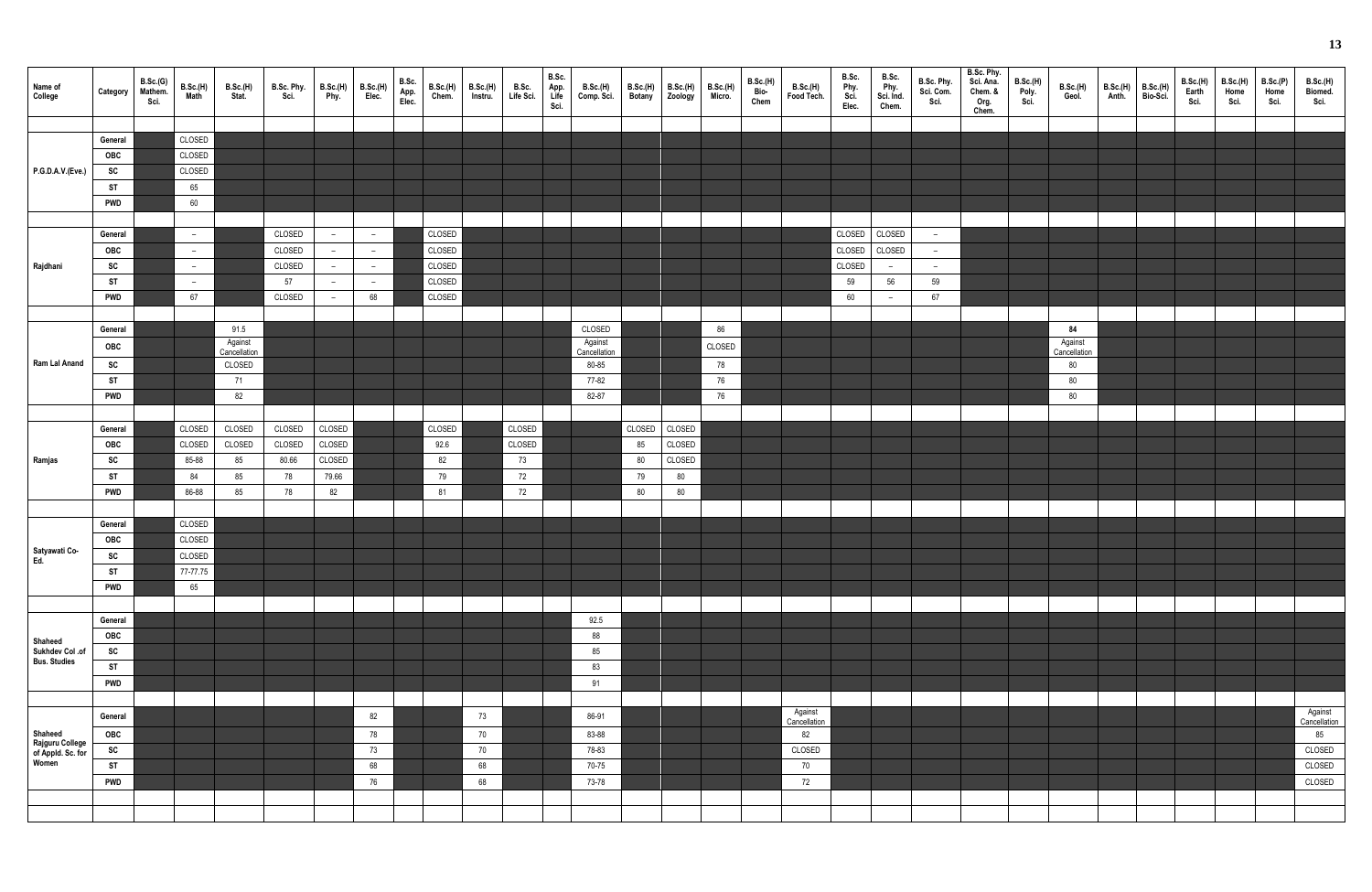| Name of<br>College                    | Category   | B.Sc.(G)<br>B.Sc.(H)<br>Math<br>Mathem.<br>Sci. | <b>B.Sc.(H)</b><br>Stat. | B.Sc. Phy.<br>Sci. | B.Sc.(H)<br>Phy. | B.Sc.(H)<br>Elec. | B.Sc.<br>App.<br>Elec. | B.Sc.(H)<br>Chem. | B.Sc.(H)<br>Instru. | B.Sc.<br>Life Sci. | B.Sc.<br>App.<br>Life<br>Sci. | B.Sc.(H)<br>Comp. Sci. | B.Sc.(H)<br>Botany | B.Sc.(H)  <br>  Zoology | <b>B.Sc.(H)</b><br>Micro.    | <b>B.Sc.(H)</b><br>Bio-<br>Chem | B.Sc.(H)<br>Food Tech. | B.Sc.<br>Phy.<br>Sci.<br>Elec. | B.Sc.<br>Phy.<br>Sci. Ind.<br>Chem. | B.Sc. Phy.<br>Sci. Com.<br>Sci. | B.Sc. Phy.<br>Sci. Ana.<br>Chem. &<br>Org.<br>Chem. | <b>B.Sc.(H)</b><br>Poly.<br>Sci. | B.Sc.(H)<br>Geol. | B.Sc.(H)<br>Anth. | B.Sc.(H)<br>Bio-Sci. | B.Sc.(H)<br>Earth<br>Sci. | B.Sc.(H)<br>Home<br>Sci. | B.Sc.(P)<br>Home<br>Sci. | B.Sc.(H)<br>Biomed.<br>Sci. |
|---------------------------------------|------------|-------------------------------------------------|--------------------------|--------------------|------------------|-------------------|------------------------|-------------------|---------------------|--------------------|-------------------------------|------------------------|--------------------|-------------------------|------------------------------|---------------------------------|------------------------|--------------------------------|-------------------------------------|---------------------------------|-----------------------------------------------------|----------------------------------|-------------------|-------------------|----------------------|---------------------------|--------------------------|--------------------------|-----------------------------|
|                                       |            |                                                 |                          |                    |                  |                   |                        |                   |                     |                    |                               |                        |                    |                         |                              |                                 |                        |                                |                                     |                                 |                                                     |                                  |                   |                   |                      |                           |                          |                          |                             |
|                                       | General    |                                                 |                          |                    |                  |                   |                        |                   |                     |                    |                               |                        |                    |                         |                              |                                 |                        |                                |                                     |                                 |                                                     |                                  |                   |                   |                      |                           |                          |                          |                             |
|                                       | OBC        |                                                 |                          |                    |                  |                   |                        |                   |                     |                    |                               |                        |                    |                         |                              |                                 |                        |                                |                                     |                                 |                                                     |                                  |                   |                   |                      |                           |                          |                          |                             |
| Shaheed<br>Bhagat Singh               | SC         |                                                 |                          |                    |                  |                   |                        |                   |                     |                    |                               |                        |                    |                         | - INFORMATION NOT RECEIVED - |                                 |                        |                                |                                     |                                 |                                                     |                                  |                   |                   |                      |                           |                          |                          |                             |
|                                       |            |                                                 |                          |                    |                  |                   |                        |                   |                     |                    |                               |                        |                    |                         |                              |                                 |                        |                                |                                     |                                 |                                                     |                                  |                   |                   |                      |                           |                          |                          |                             |
|                                       | <b>ST</b>  |                                                 |                          |                    |                  |                   |                        |                   |                     |                    |                               |                        |                    |                         |                              |                                 |                        |                                |                                     |                                 |                                                     |                                  |                   |                   |                      |                           |                          |                          |                             |
|                                       | <b>PWD</b> |                                                 |                          |                    |                  |                   |                        |                   |                     |                    |                               |                        |                    |                         |                              |                                 |                        |                                |                                     |                                 |                                                     |                                  |                   |                   |                      |                           |                          |                          |                             |
|                                       |            |                                                 |                          |                    |                  |                   |                        |                   |                     |                    |                               |                        |                    |                         |                              |                                 |                        |                                |                                     |                                 |                                                     |                                  |                   |                   |                      |                           |                          |                          |                             |
|                                       |            |                                                 |                          |                    |                  |                   |                        |                   |                     |                    |                               |                        |                    |                         |                              |                                 |                        |                                |                                     |                                 |                                                     |                                  |                   |                   |                      |                           |                          |                          |                             |
|                                       | General    |                                                 |                          |                    |                  |                   |                        |                   |                     |                    |                               | CLOSED                 |                    |                         |                              |                                 |                        |                                |                                     |                                 |                                                     |                                  |                   |                   |                      |                           |                          |                          |                             |
|                                       | OBC        |                                                 |                          |                    |                  |                   |                        |                   |                     |                    |                               | <b>NA</b>              |                    |                         |                              |                                 |                        |                                |                                     |                                 |                                                     |                                  |                   |                   |                      |                           |                          |                          |                             |
| S.G.G.S. Coll. of<br>Commerce.        | SC         |                                                 |                          |                    |                  |                   |                        |                   |                     |                    |                               | 82                     |                    |                         |                              |                                 |                        |                                |                                     |                                 |                                                     |                                  |                   |                   |                      |                           |                          |                          |                             |
|                                       | <b>ST</b>  |                                                 |                          |                    |                  |                   |                        |                   |                     |                    |                               | 74                     |                    |                         |                              |                                 |                        |                                |                                     |                                 |                                                     |                                  |                   |                   |                      |                           |                          |                          |                             |
|                                       |            |                                                 |                          |                    |                  |                   |                        |                   |                     |                    |                               |                        |                    |                         |                              |                                 |                        |                                |                                     |                                 |                                                     |                                  |                   |                   |                      |                           |                          |                          |                             |
|                                       | <b>PWD</b> |                                                 |                          |                    |                  |                   |                        |                   |                     |                    |                               | 76                     |                    |                         |                              |                                 |                        |                                |                                     |                                 |                                                     |                                  |                   |                   |                      |                           |                          |                          |                             |
|                                       |            |                                                 |                          |                    |                  |                   |                        |                   |                     |                    |                               |                        |                    |                         |                              |                                 |                        |                                |                                     |                                 |                                                     |                                  |                   |                   |                      |                           |                          |                          |                             |
|                                       | General    | CLOSED                                          |                          | CLOSED             | CLOSED           | CLOSED            |                        | CLOSED            |                     | CLOSED             |                               |                        | CLOSED             | CLOSED                  |                              |                                 |                        | CLOSED                         |                                     | CLOSED                          |                                                     |                                  |                   |                   |                      |                           |                          |                          |                             |
|                                       | OBC        |                                                 |                          |                    |                  |                   |                        |                   |                     |                    |                               |                        |                    |                         |                              |                                 |                        |                                |                                     |                                 |                                                     |                                  |                   |                   |                      |                           |                          |                          |                             |
|                                       |            | $\sim$                                          |                          | $-$                | $-$              | $\overline{a}$    |                        | $\sim$            |                     | $-$                |                               |                        | $\sim$             | $\sim$                  |                              |                                 |                        | $\sim$                         |                                     | $-$                             |                                                     |                                  |                   |                   |                      |                           |                          |                          |                             |
| S.G.T.B. Khalsa                       | SC         | CLOSED                                          |                          | 76                 | CLOSED           | 83                |                        | CLOSED            |                     | CLOSED             |                               |                        | CLOSED             | CLOSED                  |                              |                                 |                        | 76                             |                                     | 76                              |                                                     |                                  |                   |                   |                      |                           |                          |                          |                             |
|                                       | ST         | CLOSED                                          |                          | 65                 | CLOSED           | CLOSED            |                        | CLOSED            |                     | CLOSED             |                               |                        | CLOSED             | CLOSED                  |                              |                                 |                        | 65                             |                                     | 65                              |                                                     |                                  |                   |                   |                      |                           |                          |                          |                             |
|                                       | <b>PWD</b> | 84                                              |                          | 68                 | CLOSED           | CLOSED            |                        | CLOSED            |                     | 45                 |                               |                        | CLOSED             | CLOSED                  |                              |                                 |                        | 68                             |                                     | 68                              |                                                     |                                  |                   |                   |                      |                           |                          |                          |                             |
|                                       |            |                                                 |                          |                    |                  |                   |                        |                   |                     |                    |                               |                        |                    |                         |                              |                                 |                        |                                |                                     |                                 |                                                     |                                  |                   |                   |                      |                           |                          |                          |                             |
|                                       |            |                                                 |                          |                    |                  |                   |                        |                   |                     |                    |                               |                        |                    |                         |                              |                                 |                        |                                |                                     |                                 |                                                     |                                  |                   |                   |                      |                           |                          |                          |                             |
|                                       | General    | CLOSED                                          |                          | CLOSED             | CLOSED           |                   |                        | CLOSED            |                     | CLOSED             |                               |                        | 82.3               | WL                      |                              | 85                              |                        |                                |                                     | CLOSED                          |                                                     |                                  |                   |                   |                      |                           |                          |                          |                             |
|                                       | OBC        | CLOSED                                          |                          | CLOSED             | CLOSED           |                   |                        | CLOSED            |                     | 74                 |                               |                        | WL                 | 83                      |                              | 81                              |                        |                                |                                     | WL                              |                                                     |                                  |                   |                   |                      |                           |                          |                          |                             |
|                                       |            |                                                 |                          |                    |                  |                   |                        |                   |                     |                    |                               |                        |                    |                         |                              |                                 |                        |                                |                                     |                                 |                                                     |                                  |                   |                   |                      |                           |                          |                          |                             |
| Shivaji                               | SC         | 82                                              |                          | CLOSED             | 80               |                   |                        | 80.3              |                     | 70                 |                               |                        | 73.3               | 76                      |                              | 73                              |                        |                                |                                     | $72\,$                          |                                                     |                                  |                   |                   |                      |                           |                          |                          |                             |
|                                       | ST         | 81                                              |                          | 72                 | 79               |                   |                        | 79.3              |                     | 69                 |                               |                        | 73                 | 76                      |                              | 73                              |                        |                                |                                     | 70                              |                                                     |                                  |                   |                   |                      |                           |                          |                          |                             |
|                                       | <b>PWD</b> | 81                                              |                          | 72                 | 79               |                   |                        | 79                |                     | 68                 |                               |                        | 73                 | 76                      |                              | 73                              |                        |                                |                                     | 66                              |                                                     |                                  |                   |                   |                      |                           |                          |                          |                             |
|                                       |            |                                                 |                          |                    |                  |                   |                        |                   |                     |                    |                               |                        |                    |                         |                              |                                 |                        |                                |                                     |                                 |                                                     |                                  |                   |                   |                      |                           |                          |                          |                             |
|                                       |            |                                                 |                          |                    |                  |                   |                        |                   |                     |                    |                               |                        |                    |                         |                              |                                 |                        |                                |                                     |                                 |                                                     |                                  |                   |                   |                      |                           |                          |                          |                             |
|                                       | General    | CLOSED                                          |                          |                    |                  |                   |                        |                   |                     |                    |                               | CLOSED                 |                    |                         |                              |                                 |                        |                                |                                     |                                 |                                                     |                                  |                   |                   |                      |                           |                          |                          |                             |
|                                       | OBC        | 82                                              |                          |                    |                  |                   |                        |                   |                     |                    |                               | CLOSED                 |                    |                         |                              |                                 |                        |                                |                                     |                                 |                                                     |                                  |                   |                   |                      |                           |                          |                          |                             |
| Shyama Prasad<br>Mukherjee<br>College | SC         | 75                                              |                          |                    |                  |                   |                        |                   |                     |                    |                               | CLOSED                 |                    |                         |                              |                                 |                        |                                |                                     |                                 |                                                     |                                  |                   |                   |                      |                           |                          |                          |                             |
|                                       | <b>ST</b>  |                                                 |                          |                    |                  |                   |                        |                   |                     |                    |                               |                        |                    |                         |                              |                                 |                        |                                |                                     |                                 |                                                     |                                  |                   |                   |                      |                           |                          |                          |                             |
|                                       |            | 75                                              |                          |                    |                  |                   |                        |                   |                     |                    |                               | 73-78                  |                    |                         |                              |                                 |                        |                                |                                     |                                 |                                                     |                                  |                   |                   |                      |                           |                          |                          |                             |
|                                       | <b>PWD</b> | 75                                              |                          |                    |                  |                   |                        |                   |                     |                    |                               | 84-89                  |                    |                         |                              |                                 |                        |                                |                                     |                                 |                                                     |                                  |                   |                   |                      |                           |                          |                          |                             |
|                                       |            |                                                 |                          |                    |                  |                   |                        |                   |                     |                    |                               |                        |                    |                         |                              |                                 |                        |                                |                                     |                                 |                                                     |                                  |                   |                   |                      |                           |                          |                          |                             |
|                                       | General    |                                                 |                          | CLOSED             |                  |                   |                        |                   |                     |                    |                               |                        |                    |                         |                              |                                 |                        | CLOSED                         |                                     | CLOSED                          |                                                     |                                  |                   |                   |                      |                           |                          |                          |                             |
|                                       |            |                                                 |                          |                    |                  |                   |                        |                   |                     |                    |                               |                        |                    |                         |                              |                                 |                        |                                |                                     |                                 |                                                     |                                  |                   |                   |                      |                           |                          |                          |                             |
|                                       | OBC        |                                                 |                          | CLOSED             |                  |                   |                        |                   |                     |                    |                               |                        |                    |                         |                              |                                 |                        | CLOSED                         |                                     | CLOSED                          |                                                     |                                  |                   |                   |                      |                           |                          |                          |                             |
| Shyam Lal                             | SC         |                                                 |                          | CLOSED             |                  |                   |                        |                   |                     |                    |                               |                        |                    |                         |                              |                                 |                        | CLOSED                         |                                     | CLOSED                          |                                                     |                                  |                   |                   |                      |                           |                          |                          |                             |
|                                       | <b>ST</b>  |                                                 |                          | CLOSED             |                  |                   |                        |                   |                     |                    |                               |                        |                    |                         |                              |                                 |                        | CLOSED                         |                                     | CLOSED                          |                                                     |                                  |                   |                   |                      |                           |                          |                          |                             |
|                                       | <b>PWD</b> |                                                 |                          | CLOSED             |                  |                   |                        |                   |                     |                    |                               |                        |                    |                         |                              |                                 |                        | CLOSED                         |                                     | CLOSED                          |                                                     |                                  |                   |                   |                      |                           |                          |                          |                             |
|                                       |            |                                                 |                          |                    |                  |                   |                        |                   |                     |                    |                               |                        |                    |                         |                              |                                 |                        |                                |                                     |                                 |                                                     |                                  |                   |                   |                      |                           |                          |                          |                             |
|                                       |            |                                                 |                          |                    |                  |                   |                        |                   |                     |                    |                               |                        |                    |                         |                              |                                 |                        |                                |                                     |                                 |                                                     |                                  |                   |                   |                      |                           |                          |                          |                             |
|                                       | General    |                                                 |                          | 80.66              |                  | CLOSED            |                        |                   |                     | 77                 |                               |                        |                    |                         |                              |                                 |                        |                                |                                     |                                 |                                                     |                                  |                   |                   |                      |                           |                          |                          |                             |
|                                       | OBC        |                                                 |                          | CLOSED             |                  | CLOSED            |                        |                   |                     | CLOSED             |                               |                        |                    |                         |                              |                                 |                        |                                |                                     |                                 |                                                     |                                  |                   |                   |                      |                           |                          |                          |                             |
| Sri Aurobindo                         | SC         |                                                 |                          | 71                 |                  | 76.66             |                        |                   |                     | 71                 |                               |                        |                    |                         |                              |                                 |                        |                                |                                     |                                 |                                                     |                                  |                   |                   |                      |                           |                          |                          |                             |
|                                       |            |                                                 |                          |                    |                  |                   |                        |                   |                     |                    |                               |                        |                    |                         |                              |                                 |                        |                                |                                     |                                 |                                                     |                                  |                   |                   |                      |                           |                          |                          |                             |
|                                       | <b>ST</b>  |                                                 |                          | 70                 |                  | 77                |                        |                   |                     | 71                 |                               |                        |                    |                         |                              |                                 |                        |                                |                                     |                                 |                                                     |                                  |                   |                   |                      |                           |                          |                          |                             |
|                                       | <b>PWD</b> |                                                 |                          | 70                 |                  | 76                |                        |                   |                     | 71                 |                               |                        |                    |                         |                              |                                 |                        |                                |                                     |                                 |                                                     |                                  |                   |                   |                      |                           |                          |                          |                             |
|                                       |            |                                                 |                          |                    |                  |                   |                        |                   |                     |                    |                               |                        |                    |                         |                              |                                 |                        |                                |                                     |                                 |                                                     |                                  |                   |                   |                      |                           |                          |                          |                             |
|                                       |            |                                                 |                          |                    |                  |                   |                        |                   |                     |                    |                               |                        |                    |                         |                              |                                 |                        |                                |                                     |                                 |                                                     |                                  |                   |                   |                      |                           |                          |                          |                             |
|                                       |            |                                                 |                          |                    |                  |                   |                        |                   |                     |                    |                               |                        |                    |                         |                              |                                 |                        |                                |                                     |                                 |                                                     |                                  |                   |                   |                      |                           |                          |                          |                             |